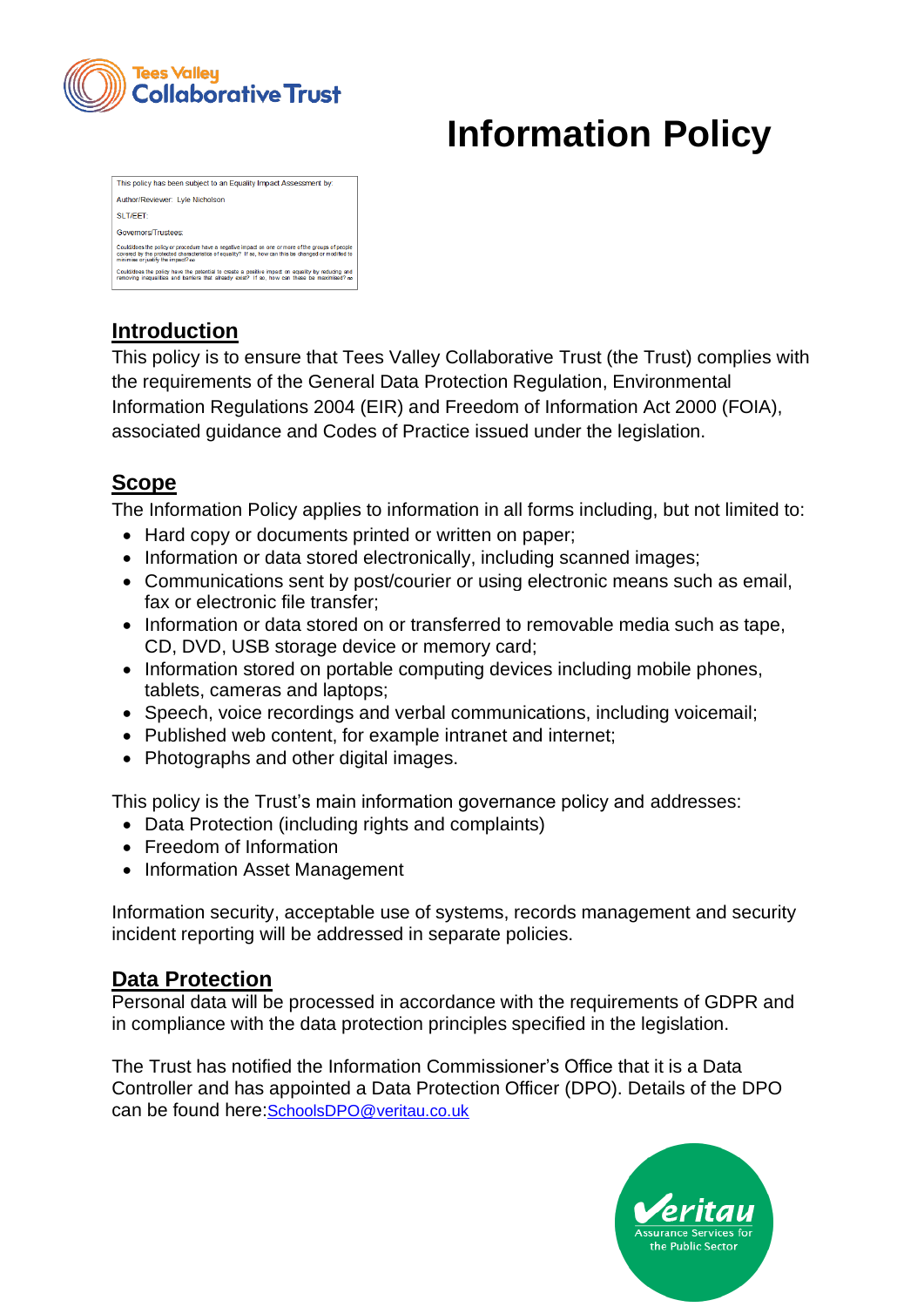The DPO is a statutory position and will operate in an advisory capacity. Duties will include:

- Acting as the point of contact for the Information Commissioner's Office (ICO) and data subjects;
- Facilitating a periodic review of the corporate information asset register and information governance policies;
- Assisting with the reporting and investigation of information security breaches
- Providing advice on all aspects of data protection as required, including information requests, information sharing and Data Protection Impact Assessments; and
- Reporting to governors on the above matters

#### **Information Asset Register**

The DPO will advise the Trust in developing and maintaining an Information Asset Register (IAR). The register will include the following information for each asset:

- An individual information asset identification number;
- The owner of that asset;
- Description and purpose of the asset;
- Whether there is a privacy notice published for that asset;
- Format and location of the asset:
- Which officers (job titles/teams) have routine access to the information;
- Whether there are any data sharing agreements relating to the information and the name of that agreement,
- Conditions of data processing;
- Details of any third parties contracted to process the information;
- Retention period for the asset

The IAR will be reviewed annually and the Trust will inform the DPO of any significant changes to their information assets as soon as possible.

#### **Information Asset Owners**

An Information Asset Owner (IAO) is the individual responsible for an information asset, understands the value of that information and the potential risks associated with it. The Trust will ensure that IAO's are appointed based on sufficient seniority and level of responsibility.

IAO's are responsible for the security and maintenance of their information assets. This includes ensuring that other members of staff are using the information safely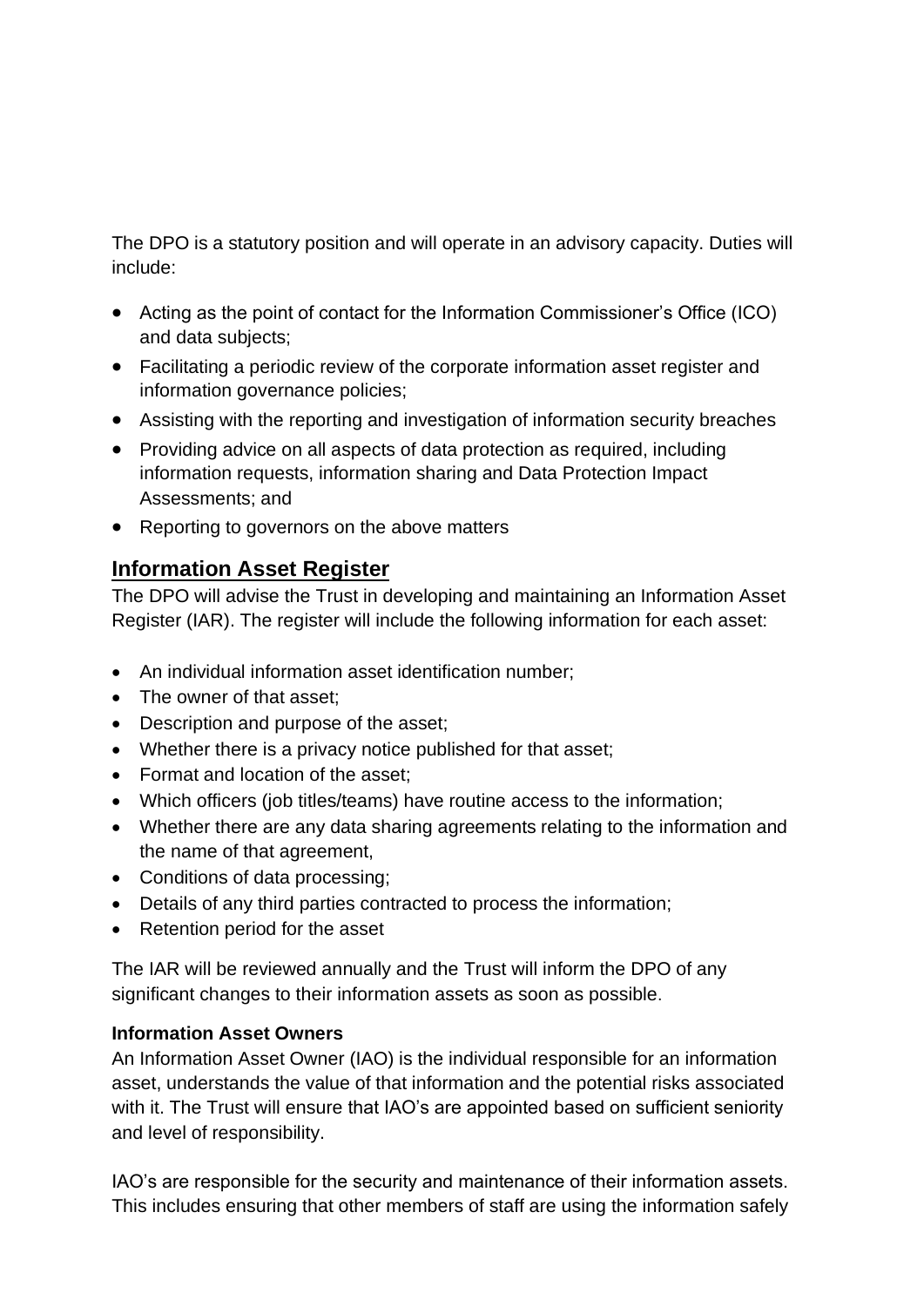and responsibly. The role also includes determining the retention period for the asset, and when destroyed, ensuring this is done so securely.

# **Training**

The Trust will ensure that appropriate guidance and training is given to the relevant staff, governors and other authorised users on access to information procedures, records management and data breach procedures. Individuals will also be made aware and given training in relation to information security including using email and the internet.

The DPO will provide the Trust with adequate training resources and guidance materials. The DPO will be consulted, and will offer an adequacy opinion, if the Trust opts to use a third party training provider.

The Trust will maintain a 'training schedule' which will record when employees have completed an information governance training module and when a refresher is due to be completed.

The Trust will ensure that any third party contractors have adequately trained their staff in information governance by carrying out the appropriate due diligence.

## **Privacy notices**

Our main privacy notice will be displayed on the Trust's website in an easily accessible area. This notice will also be provided in a hard copy to staff, students, and parents at the start of their time at the Trust within their information pack.

Privacy notices will be cleared by the DPO prior to being published or issued. A record of privacy notices shall be kept on the Trust's Information Asset Register.

## **Information sharing**

In order to efficiently fulfil our duty of education provision it is sometimes necessary for the Trust to share information with third parties. Routine and regular information sharing arrangements will be documented in our main privacy notice (as above). Any adhoc sharing of information will be done in compliance with our legislative requirements.

## **Data Protection Impact Assessments (DPIAs)**

The Trust will conduct a data protection impact assessment for all new projects. involving high risk data processing as defined by GDPR. This assessment will consider the privacy risks and implications of new projects as well as providing solutions to the identified risks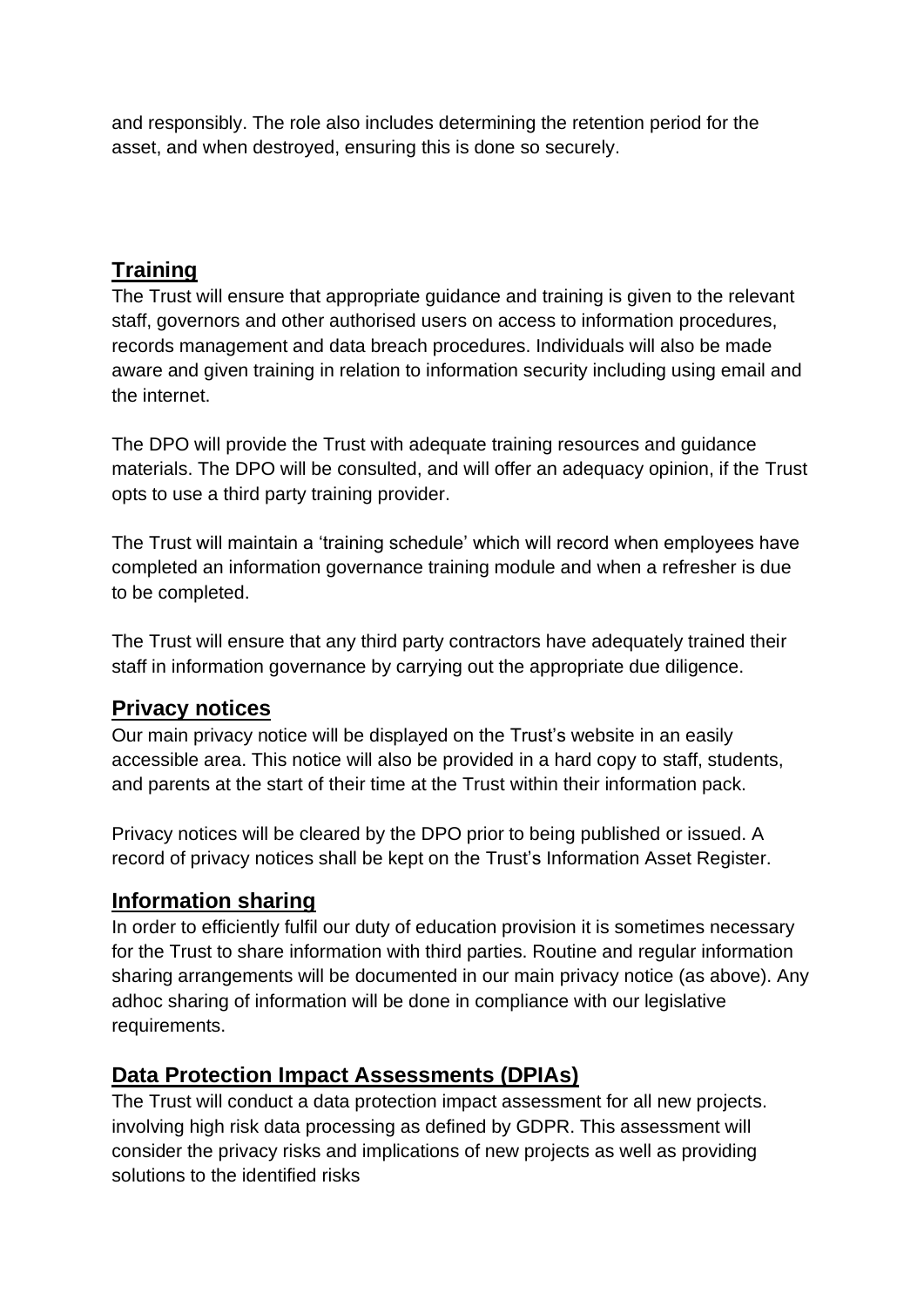The DPO will be consulted at the start of a project and will advise whether a DPIA is required. If it is agreed that a DPIA will be necessary, then the DPO will assist with the completion of the assessment, providing relevant advice.

#### **Retention periods**

Retention periods will be determined by any legal requirement, best practice or national guidance, and lastly the organisational necessity to retain the information. In addition, IAOs will take into account the Limitation Act 1980, which provides timescales within which action may be taken for breaches of the law, when determining retention periods.

The Trust has opted to adopt the retention schedule suggested by the Information and Records Management Society (IRMS).

#### **Destruction of records**

Retention periods for records are recorded in the Trust's IAR. When a record reaches the end of its retention period the IAO will arrange for the records, both electronic and paper to be destroyed securely. Provisions to destroy paper information securely include cross cutting shredders and confidential waste bins.

Advice in regards to the secure destruction of electronic media will be sought from relevant IT support.

## **Third party Data Processors**

All third party contractors who process data on behalf of the Trust must be able to provide assurances that they have adequate data protection controls in place to ensure that the data they process is afforded the appropriate safeguards. Where personal data is being processed, there will be a written contract in place with the necessary data protection clauses contained.

Relevant senior leadership may insist that any data processing by a third party ceases immediately if it believes that that third party has not got adequate data protection safeguards in place. If any data processing is going to take place outside of the EEA then the Data Protection Officer must be consulted prior to any contracts being agreed.

## **Access to information**

#### **Requests for information under the Freedom of Information Act 2000 and Environmental Information Regulations 2004**

**Requests under this legislation should be made to**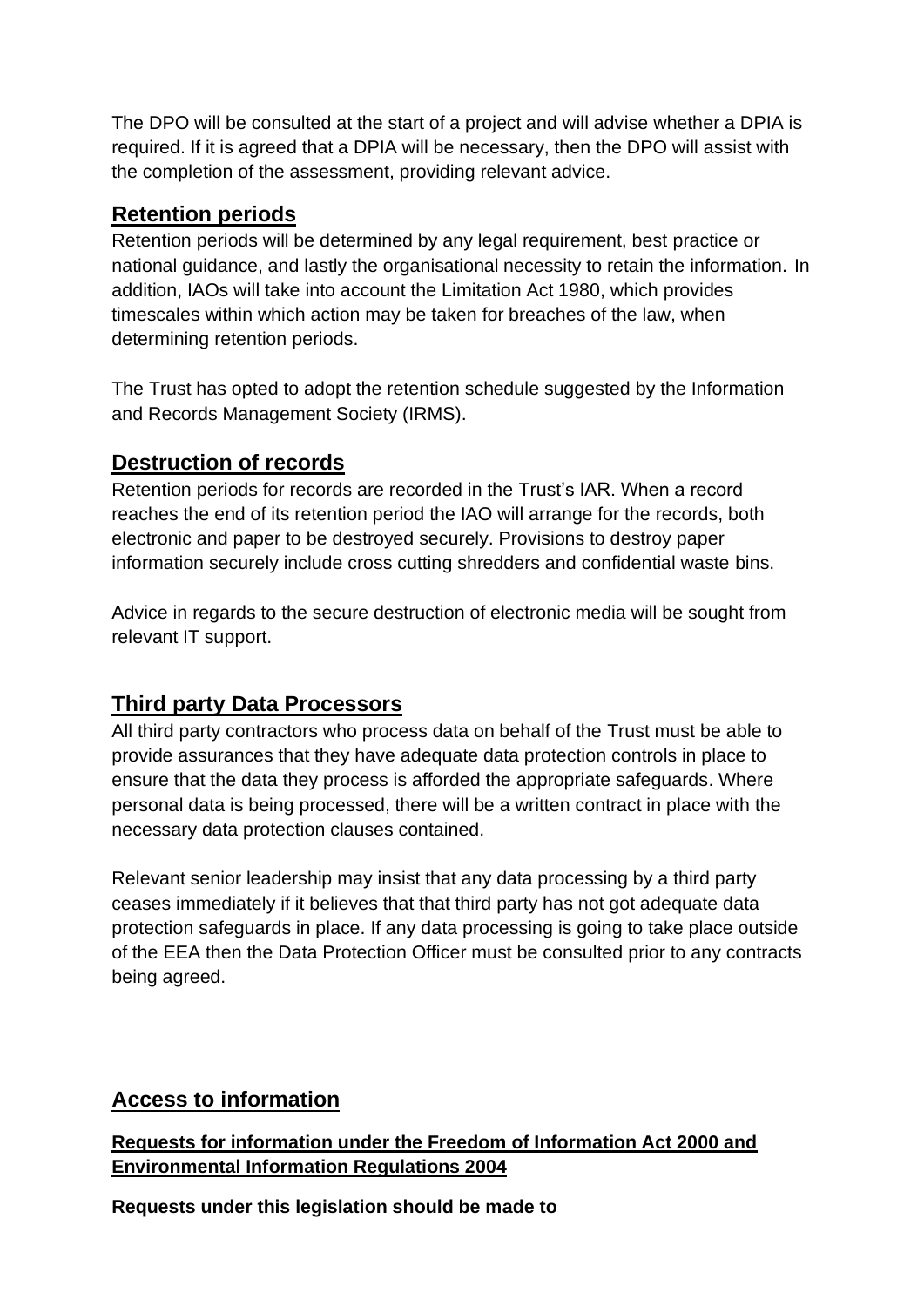#### **[enquiries@tvc.ac.uk](mailto:enquiries@tvc.ac.uk)**

The Director of Resources is responsible for:

- Deciding whether the requested information is held;
- Locating, retrieving or extracting the information;
- Considering whether any exemption might apply, and the balance of the public interest test;
- Preparing the material for disclosure and drafting the response;
- Seeking any necessary approval for the response; and
- Sending the response to the requester

FOIA requests should be made in writing. Please note that we will only consider requests which provide a valid name and address and we will not consider requests which ask us to click on electronic links. EIR requests can be made verbally, however we will endeavour to follow this up in writing with the requestor to ensure accuracy.

Each request received will be acknowledged within 5 school/college days. The CEO will jointly consider all requests where a public interest test is applied or where there is any doubt on whether an exemption should be applied. In applying the public interest test they will:

- Document clearly the benefits of both disclosing or withholding the requested information; and
- Where necessary seek guidance from previous case law in deciding where the balance lies
- Consult the DPO

Reasons for disclosing or not disclosing will be reported to the next local governing board meeting

We have adopted the Information Commissioner's model publication scheme for schools and will publish as much information as possible on our website in the interests of transparency and accountability.

We will charge for supplying information at our discretion, in line with current regulations. If a charge applies, written notice will be given to the applicant and payment must be received before the information is supplied.

We will adhere to the required FOI/EIR timescales, and requests will be answered within 20 **school/college days.**

#### **Requests for information under the GDPR- Subject Access Requests**

**Requests under this legislation should be made to [enquiries@tvc.ac.uk](mailto:enquiries@tvc.ac.uk)**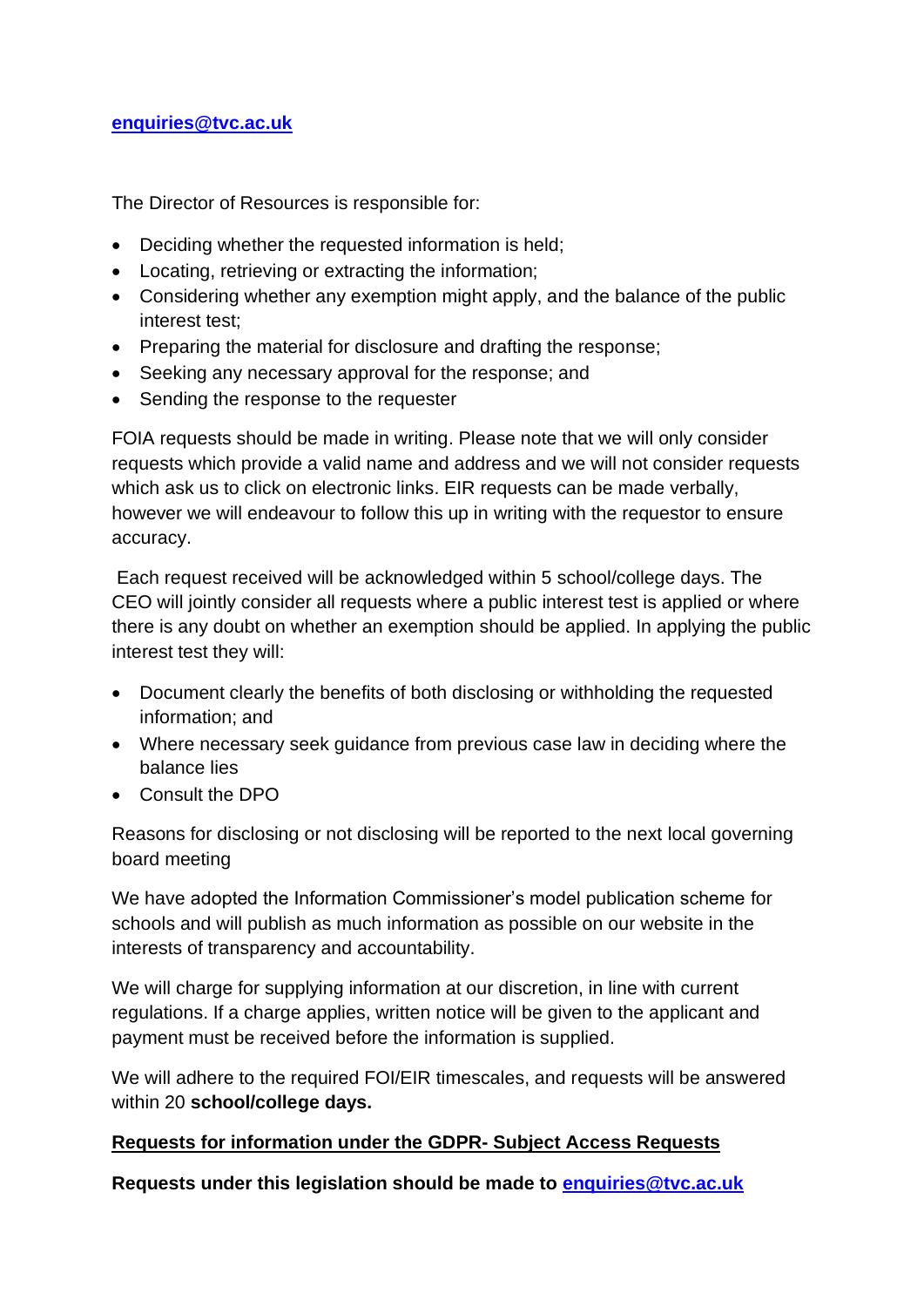Any member of staff/governor/trustee may receive a request for an individual's personal information. Whilst GDPR does not require such requests to be made in writing, applicants are encouraged where possible to do so; applicants who require assistance should seek help from the Trust. Requests will be logged with Trust office/admin and acknowledged within 5 days.

We must be satisfied as to your identity and may have to ask for additional information such as:

- Valid Photo ID (driver's licence, passport etc);
- Proof of Address (Utility bill, council tax letter etc);
- further information for the Trust to be satisfied of the applicant's identity;

Only once the Trust is satisfied of the requestor's identity and has sufficient information on which to respond to the request will it be considered valid. We will then respond to your request within the statutory timescale of One Calendar Month.

The Trust can apply a discretionary extension of up a further Two Calendar Months to comply with the request if the requested information would take a considerable amount of time to collate, redact, and prepare for disclosure due to either the complexity or voluminous nature of the records. If we wish to apply an extension we will firstly seek guidance from our DPO, then inform the applicant of the extension within the first calendar month of receiving the request. This extension period will be kept to a minimum and will not be used as a way of managing workloads. In very limited cases we may also refuse a request outright as 'manifestly unreasonable' if we would have to spend an unjustified amount of time and resources to comply.

Should we think any exemptions are necessary to apply we will seek guidance from our DPO to discuss their application.

If a subject access request is made by a parent whose child is 12 years of age or over we may consult with the child or ask that they submit the request on their own behalf. This decision will be made based on the capacity and maturity of the pupil in question.

**Requests received from parents asking for information held within the pupil's Education Record will be dealt with under the Education (Pupil Information)(England) Regulations 2005. Any charges which arise from this request will be applied at our discretion.** 

## **Data Subject rights**

As well as a right of access to information, data subjects have a series of other rights prescribed by the GDPR including:

• Right to rectification